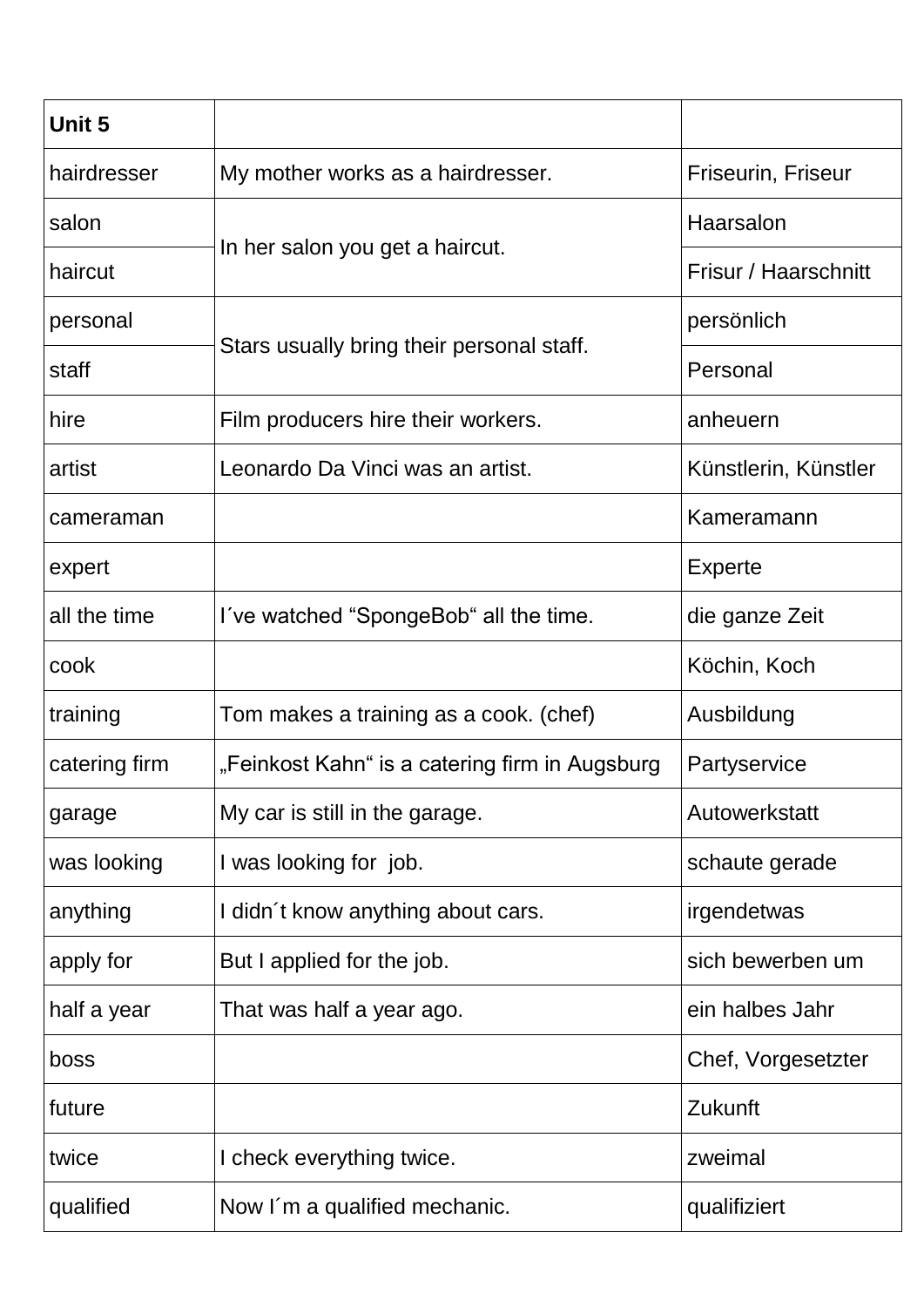| mechanic               |                                                                                   | Mechanikerin,<br>Mechaniker                  |
|------------------------|-----------------------------------------------------------------------------------|----------------------------------------------|
| marketing              |                                                                                   | Werbung, Marketing                           |
| marketing<br>assistant | John is a marketing assistant.                                                    | Marketingassistentin,<br>Marketingassistent  |
| rent out               | Our company rents out barges for tourists.                                        | vermieten                                    |
| barge                  |                                                                                   | Hausboot                                     |
| countryside            | This is a beautiful coutryside.                                                   | Landschaft                                   |
| advertise              | Part of my job is to advertise our holidays.                                      | Reklame machen                               |
| design                 | I like to design the brochures.                                                   | entwerfen                                    |
| choice                 | The tourists have a great choice of boats.                                        | Wahl, Auswahl                                |
| complain               | Some tourists complain about the weather.                                         | sich beschweren                              |
| copper                 | A copper is a policeman.                                                          | Polizistin, Polizist                         |
| try                    | I try to make my homework.                                                        | versuchen                                    |
| Pakistani              |                                                                                   | pakistanisch;<br>Pakistanerin;<br>Pakistaner |
| owner                  | Bill Gates was the owner of Microsoft.                                            | Besitzerin, Besitzer                         |
| search                 | The police searched the boy for cds.                                              | (durch-)suchen                               |
| somehow                | Somehow Brenda felt sorry for Sam.<br>$(\text{feel} - \text{felt} - \text{felt})$ | irgendwie                                    |
| feel sorry             |                                                                                   | leid tun                                     |
| poor                   | Oh, my poor boy!                                                                  | arm                                          |
| trouble                | I have trouble with maths.                                                        | Schwierigkeit(en)                            |
| keep an eye on         | The police in jail keeps an eye on the<br>prisoners.                              | aufpassen,<br>beobachten                     |
| jail                   |                                                                                   | Gefängnis                                    |
| gang                   |                                                                                   | Bande, Gang                                  |
| crack                  |                                                                                   | Crack (Droge)                                |